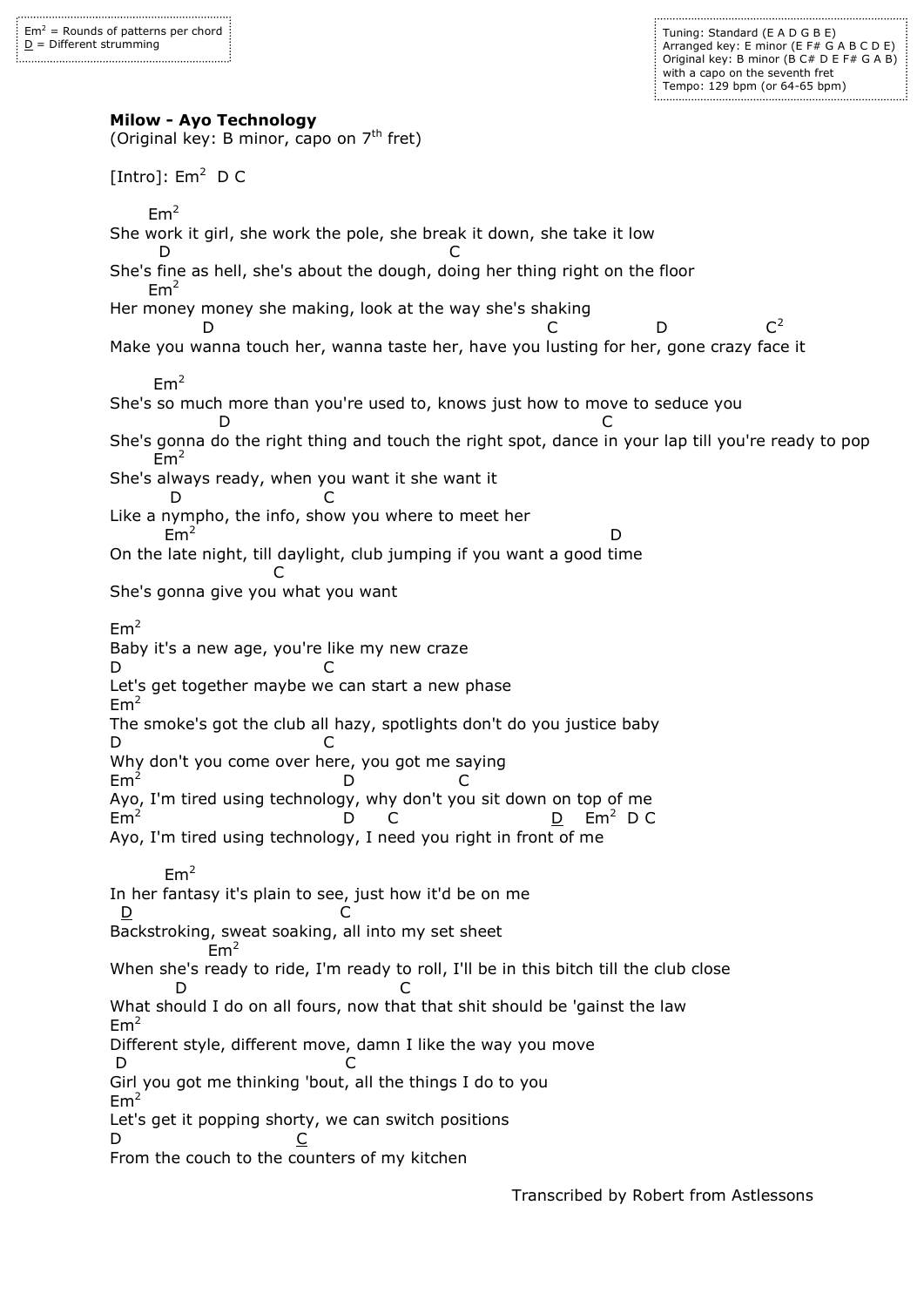Tuning: Standard (E A D G B E) Arranged key: E minor (E F# G A B C D E) Original key: B minor (B C# D E F# G A B) with a capo on the seventh fret Tempo: 129 bpm (or 64-65 bpm) 

 $Em<sup>2</sup>$ Baby it's a new age, you're like my new craze D C Let's get together maybe we can start a new phase  $Em<sup>2</sup>$ The smoke's got the club all hazy, spotlights don't do you justice baby D C Why don't you come over here, you got me saying  $Em<sup>2</sup>$  D C Ayo, I'm tired using technology, why don't you sit down on top of me  $Em<sup>2</sup>$  D C Ayo, I'm tired using technology, I need you right in front of me  $Em<sup>2</sup>$ **District of the Contract of the District of the District of the District of the D**  $D^2$  $Em<sup>2</sup>$ Oh she wants it, oh she wants it, mm she wants it, I gotta give it to her  $D$  C  $Em^2$  $Em<sup>2</sup>$  D C She wants it, mm she wants it, mm she wants it, I gotta give it to her, I gotta give it to her  $Em<sup>2</sup>$ Baby it's a new age, you're like my new craze D C Let's get together maybe we can start a new phase  $Em<sup>2</sup>$ The smoke's got the club all hazy, spotlights don't do you justice baby D C Why don't you come over here, you got me saying  $Em<sup>2</sup>$  D C Ayo, I'm tired using technology, why don't you sit down on top of me  $Em<sup>2</sup>$  D C Em Ayo, I'm tired using technology, I need you right in front of me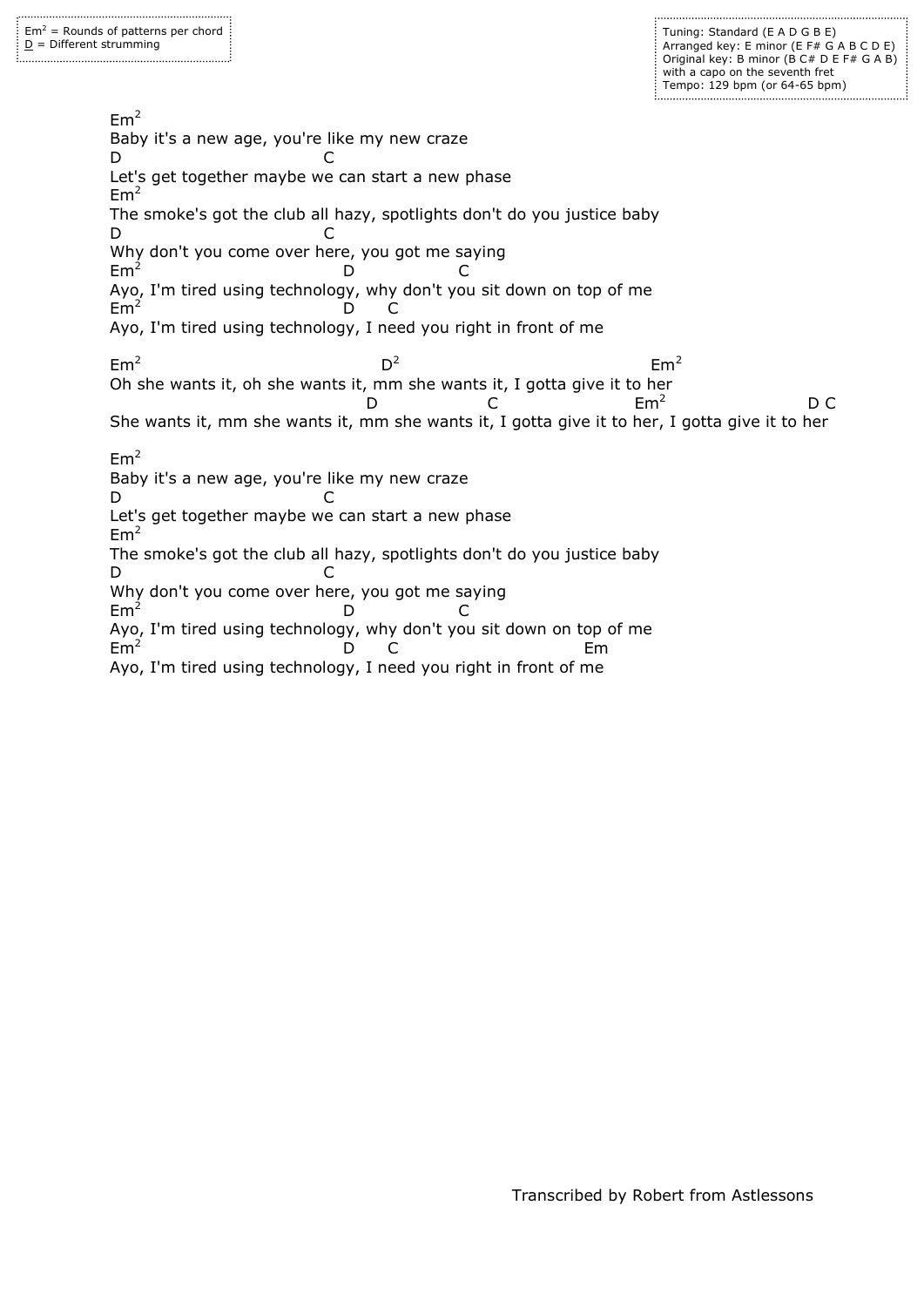Tuning: Standard (E A D G B E) Arranged key: E minor (E F# G A B C D E) Original key: B minor ( $\overline{B}$  C# D E F# G A B) with a capo on the seventh fret Tempo: 129 bpm (or 64-65 bpm)

**Milow - Ayo Technology**

(Original key: B minor, capo on  $7<sup>th</sup>$  fret)  $[Intro]$ : Em<sup>2</sup> D **C**  $Em<sup>2</sup>$ She work it girl, she work the pole, she break it down, she take it low D **C** She's fine as hell, she's about the dough, doing her thing right on the floor  $Em<sup>2</sup>$ Her money money she making, look at the way she's shaking D C D **C** C Make you wanna touch her, wanna taste her, have you lusting for her, gone crazy face it  $Em<sup>2</sup>$ She's so much more than you're used to, knows just how to move to seduce you D **C** She's gonna do the right thing and touch the right spot, dance in your lap till you're ready to pop  $Em<sup>2</sup>$ She's always ready, when you want it she want it D **C** Like a nympho, the info, show you where to meet her  $Em<sup>2</sup>$ **D** and the contract of the contract of the contract of the contract of the contract of the contract of the contract of the contract of the contract of the contract of the contract of the contract of the contract of the co On the late night, till daylight, club jumping if you want a good time **C** She's gonna give you what you want  $Em<sup>2</sup>$ Baby it's a new age, you're like my new craze D **C** Let's get together maybe we can start a new phase  $Em<sup>2</sup>$ The smoke's got the club all hazy, spotlights don't do you justice baby D **C** Why don't you come over here, you got me saying  $Em<sup>2</sup>$  D **C** Ayo, I'm tired using technology, why don't you sit down on top of me E<sub>m</sub> D **C** D Em<sup>2</sup> D **C** Ayo, I'm tired using technology, I need you right in front of me  $Em<sup>2</sup>$ In her fantasy it's plain to see, just how it'd be on me D **C** Backstroking, sweat soaking, all into my set sheet  $Em<sup>2</sup>$ When she's ready to ride, I'm ready to roll, I'll be in this bitch till the club close D **C** What should I do on all fours, now that that shit should be 'gainst the law  $Em<sup>2</sup>$ Different style, different move, damn I like the way you move D C Girl you got me thinking 'bout, all the things I do to you  $Em<sup>2</sup>$ Let's get it popping shorty, we can switch positions D <u>C</u> From the couch to the counters of my kitchen